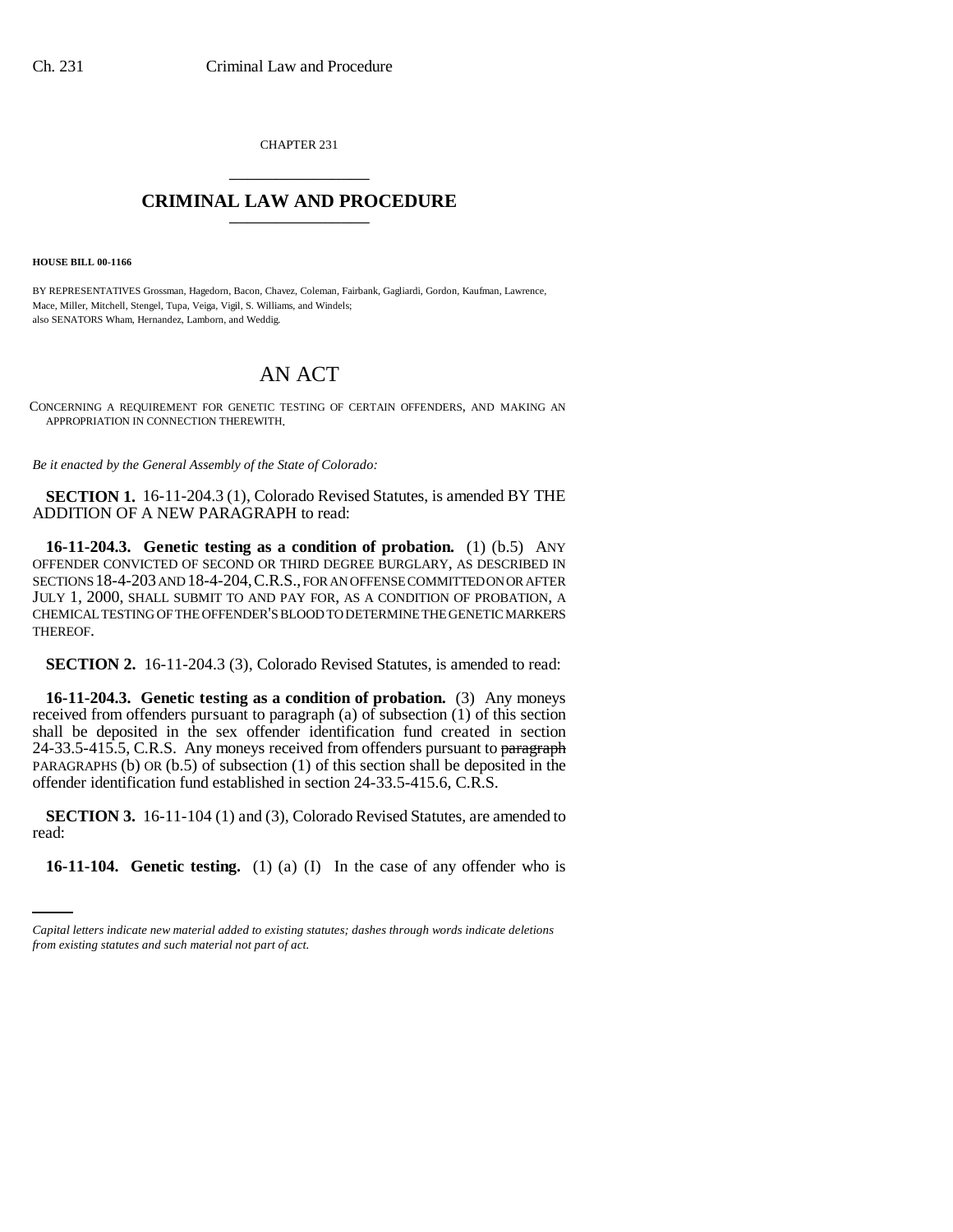convicted of an offense involving unlawful sexual behavior or for which the underlying factual basis involves unlawful sexual behavior, if the court sentences the offender directly to incarceration in a county jail or to a community corrections facility pursuant to article 27 of title 17, C.R.S., the court shall also order that the offender submit to and pay for a chemical testing of the offender's blood to determine the genetic markers thereof.

(II) AN OFFENDER SHALL SUBMIT TO AND PAY FOR A CHEMICAL TESTING OF THE OFFENDER'S BLOOD TO DETERMINE THE GENETIC MARKERS THEREOF IF THE OFFENDER IS SENTENCED DIRECTLY TO INCARCERATION IN A COUNTY JAIL OR TO A COMMUNITY CORRECTIONS FACILITY PURSUANT TO ARTICLE 27 OF TITLE 17, C.R.S., FOR THE CONVICTION OF ANY OF THE FOLLOWING OFFENSES OCCURRING ON OR AFTER JULY 1, 2000:

(A) A CRIME OF VIOLENCE, AS DEFINED IN SECTION 16-11-309 (2);

(B) MURDER IN THE SECOND DEGREE, IN VIOLATION OF SECTION 18-3-103 (1), C.R.S.;

(C) ASSAULT IN THE FIRST DEGREE, IN VIOLATION OF SECTION 18-3-202(1),C.R.S.;

(D) ASSAULT IN THE SECOND DEGREE, IN VIOLATION OF SECTION 18-3-203 (1) (b),  $(1)$  (c), (1) (d), (1) (g), OR (2) (b.5), C.R.S.;

(E) SECOND DEGREE KIDNAPPING, IN VIOLATION OF SECTION 18-3-302 (4),C.R.S.;

(F) FIRST DEGREE ARSON, IN VIOLATION OF SECTION 18-4-102 (3), C.R.S.;

(G) FIRST DEGREE BURGLARY, IN VIOLATION OF SECTION 18-4-202, C.R.S.;

(H) AGGRAVATED ROBBERY, IN VIOLATION OF SECTION 18-4-302 (4), C.R.S.;

(I) SECOND DEGREE BURGLARY, IN VIOLATION OF SECTION 18-4-203,C.R.S.; AND

(J) THIRD DEGREE BURGLARY, IN VIOLATION OF SECTION 18-4-204, C.R.S.

(b) The court shall direct the sheriff of the jurisdiction in which the jail or community corrections facility to which the offender is sentenced is located to collect the blood sample for testing pursuant to this section. The results of the testing shall be filed and maintained by the Colorado bureau of investigation. The results of such test shall be furnished to any law enforcement agency upon request.

(3) Any moneys received from offenders pursuant to SUBPARAGRAPH (I) OF PARAGRAPH (a) OF subsection (1) of this section shall be deposited in the sex offender identification fund created in section 24-33.5-415.5, C.R.S. ANY MONEYS RECEIVED FROM OFFENDERS PURSUANT TO SUBPARAGRAPH (II) OF PARAGRAPH (a) OF SUBSECTION (1) OF THIS SECTION SHALL BE DEPOSITED IN THE OFFENDER IDENTIFICATION FUND CREATED IN SECTION 24-33.5-415.6, C.R.S.

**SECTION 4.** 24-33.5-415.6, Colorado Revised Statutes, is amended to read: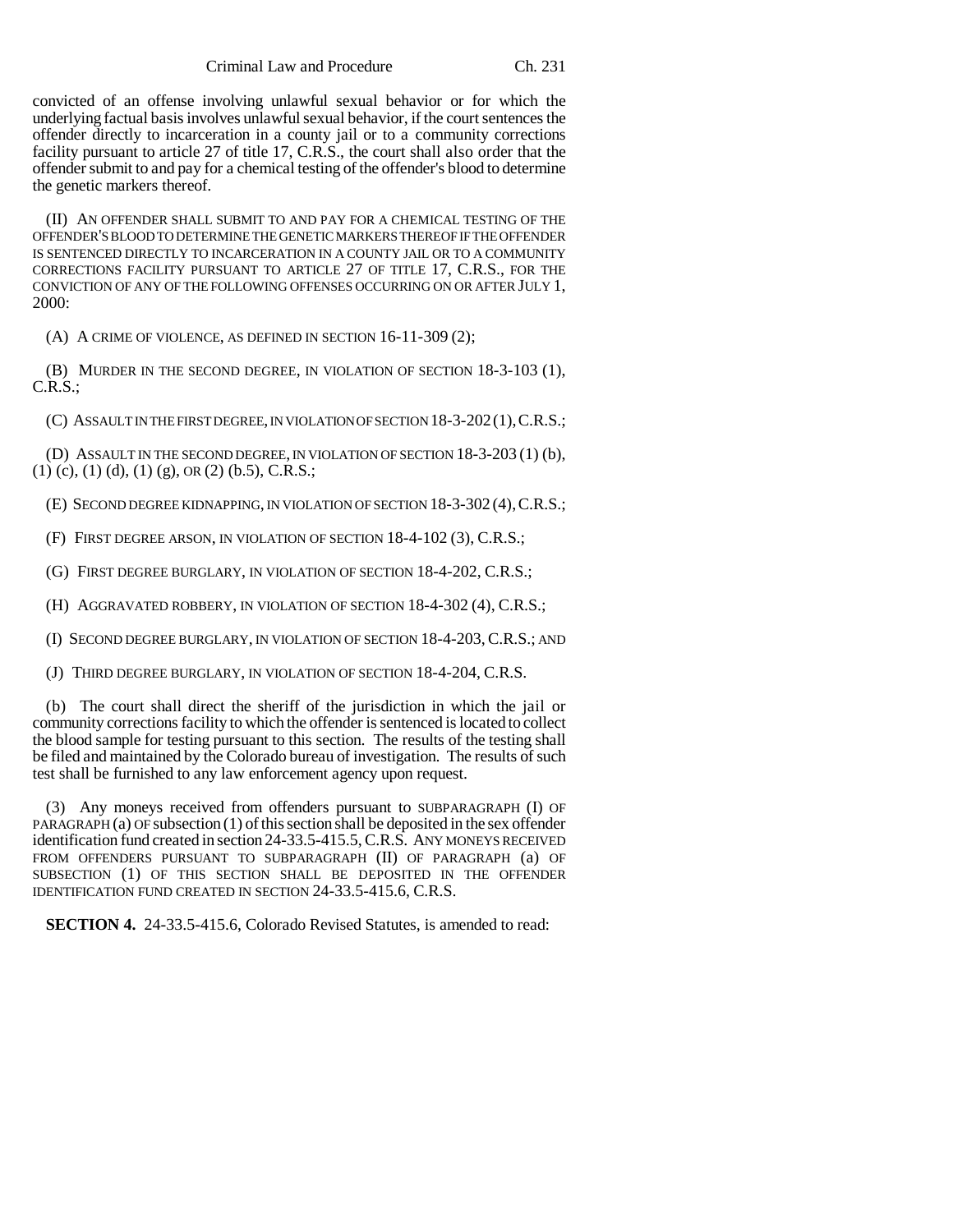**24-33.5-415.6. Offender identification - fund.** There is hereby created in the state treasury the violent offender identification fund, referred to in this section as the "fund". Moneys in the fund shall consist of payments for genetic testing received from offenders pursuant to section SECTIONS  $16-11-104(1)(a)$  (II) AND  $16-11-204.3$ (1) (b) AND (1) (b.5), C.R.S. Subject to annual appropriations by the general assembly, the executive director and the state court administrator are authorized to expend moneys in the fund to pay for genetic testing of offenders pursuant to section SECTIONS 16-11-104 (1) (a) (II) AND 16-11-204.3 (1) (b) AND (1) (b.5), C.R.S. At the end of any fiscal year, all unexpended and unencumbered moneys in the fund shall remain therein and shall not be credited or transferred to the general fund or any other fund.

**SECTION 5.** 16-11-308, Colorado Revised Statutes, is amended BY THE ADDITION OF A NEW SUBSECTION to read:

**16-11-308. Custody of department of corrections - procedure.** (4.5) (a) WHILE CONFINED IN THE DIAGNOSTIC CENTER, THE FOLLOWING OFFENDERS SHALL SUBMIT TO A CHEMICAL TESTING OF THE OFFENDER'S BLOOD TO DETERMINE THE GENETIC MARKERS:

(I) ANY OFFENDER SENTENCED ON OR AFTER JULY 1, 2000, AS A HABITUAL OFFENDER PURSUANT TO THE PROVISIONS OF SECTION 16-11-101; AND

(II) ANY OFFENDER CONVICTED OF ONE OR MORE OF THE FOLLOWING OFFENSES COMMITTED ON OR AFTER JULY 1, 2000:

(A) SECOND DEGREE BURGLARY AS DESCRIBED IN SECTION 18-4-203, C.R.S.; OR

(B) THIRD DEGREE BURGLARY AS DESCRIBED IN SECTION 18-4-204, C.R.S.

(b) THE RESULTS OF THE TESTING CONDUCTED PURSUANT TO PARAGRAPH (a) OF THIS SUBSECTION (4.5) SHALL BE FILED AND MAINTAINED BY THE COLORADO BUREAU OF INVESTIGATION. THE RESULTS OF SUCH TEST SHALL BE FURNISHED TO ANY LAW ENFORCEMENT AGENCY UPON REQUEST.

**SECTION 6.** 17-22.5-202, Colorado Revised Statutes, is amended BY THE ADDITION OF A NEW SUBSECTION to read:

**17-22.5-202. Ticket to leave - discharge - clothes, money, transportation.** (3.5) ANY OFFENDER DISCHARGED FROM A CORRECTIONAL FACILITY ON OR AFTER JULY 1, 2000, WHO IS NOT SUBJECT TO PAROLE OR SUPERVISION SHALL SUBMIT TO A CHEMICAL TESTING OF THE OFFENDER'S BLOOD TO DETERMINE THE GENETIC MARKERS THEREOF. SUCH TESTING SHALL OCCUR AT LEAST NINETY DAYS PRIOR TO THE OFFENDER'S RELEASE FROM INCARCERATION, AND THE RESULTS THEREOF SHALL BE FILED WITH AND MAINTAINED BY THE COLORADO BUREAU OF INVESTIGATION. THE RESULTS OF SUCH TESTS SHALL BE FURNISHED TO ANY LAW ENFORCEMENT AGENCY UPON REQUEST.

**SECTION 7.** 24-72-302 (4), Colorado Revised Statutes, is amended to read:

**24-72-302. Definitions.** As used in this part 3, unless the context otherwise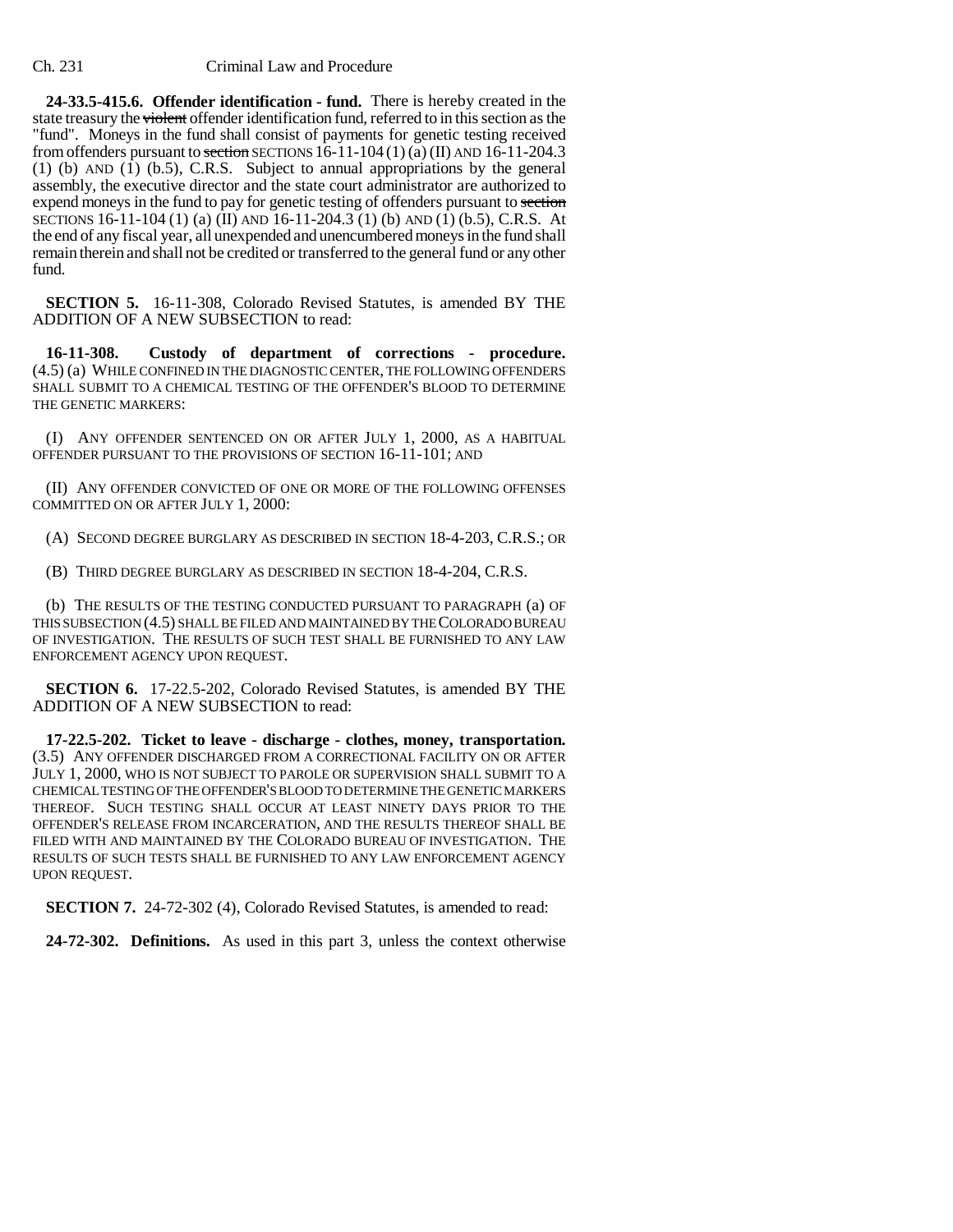## requires:

(4) "Criminal justice records" means all books, papers, cards, photographs, tapes, recordings, or other documentary materials, regardless of form or characteristics, which THAT are made, maintained, or kept by any criminal justice agency in the state for use in the exercise of functions required or authorized by law or administrative rule, including but not limited to the results of chemical BLOOD testing to determine the genetic markers conducted pursuant to sections 16-11-104, 16-11-204.3, AND 16-11-308 (4.5),C.R.S., and SECTIONS 17-2-201 (5) (h) and (5) (i) AND 17-22.5-202 (3) (b.5) (II) AND (3.5), C.R.S.

**SECTION 8.** 24-72-305 (1.5), Colorado Revised Statutes, is amended to read:

**24-72-305. Allowance or denial of inspection - grounds - procedure - appeal.** (1.5) On the ground that disclosure would be contrary to the public interest, the custodian of criminal justice records shall deny access to the results of chemical BLOOD testing to determine the genetic markers conducted pursuant to sections 16-11-104, 16-11-204.3, AND 16-11-308 (4.5), C.R.S., and SECTIONS 17-2-201 (5) (h) and (5) (i) AND 17-22.5-202 (3) (b.5) (II) AND (3.5), C.R.S.

**SECTION 9. Appropriation - adjustment in 2000 long bill.** (1) In addition to any other appropriation, there is hereby appropriated, out of any moneys in the general fund not otherwise appropriated, to the judicial department, for the fiscal year beginning July 1, 2000, the sum of eleven thousand nine hundred seventy-nine dollars (\$11,979), or so much thereof as may be necessary, for the implementation of this act.

(2) In addition to any other appropriation, there is hereby appropriated, out of any moneys in the general fund not otherwise appropriated, to the department of public safety, for allocation to the Colorado bureau of investigation, for the fiscal year beginning July 1, 2000, the sum of two hundred eighty-eight thousand five hundred ninety-five dollars (\$288,595) and 1.0 FTE, or so much thereof as may be necessary, for the implementation of this act.

(3) For the implementation of this act, appropriations made in the annual general appropriations act for the fiscal year beginning July 1, 2001, shall be adjusted as follows:

(a) The general fund appropriation to the capital construction fund outlined in section 3  $(I)$  (f) is reduced by three hundred thousand five hundred seventy-four dollars (\$300,574).

(b) The capital construction fund exempt appropriation to the department of transportation, construction projects, is reduced by three hundred thousand five hundred seventy-four dollars (\$300,574).

**SECTION 10. Effective date - applicability.** This act shall take effect July 1, 2000, and shall apply to offenses committed and sentences imposed on or after said date.